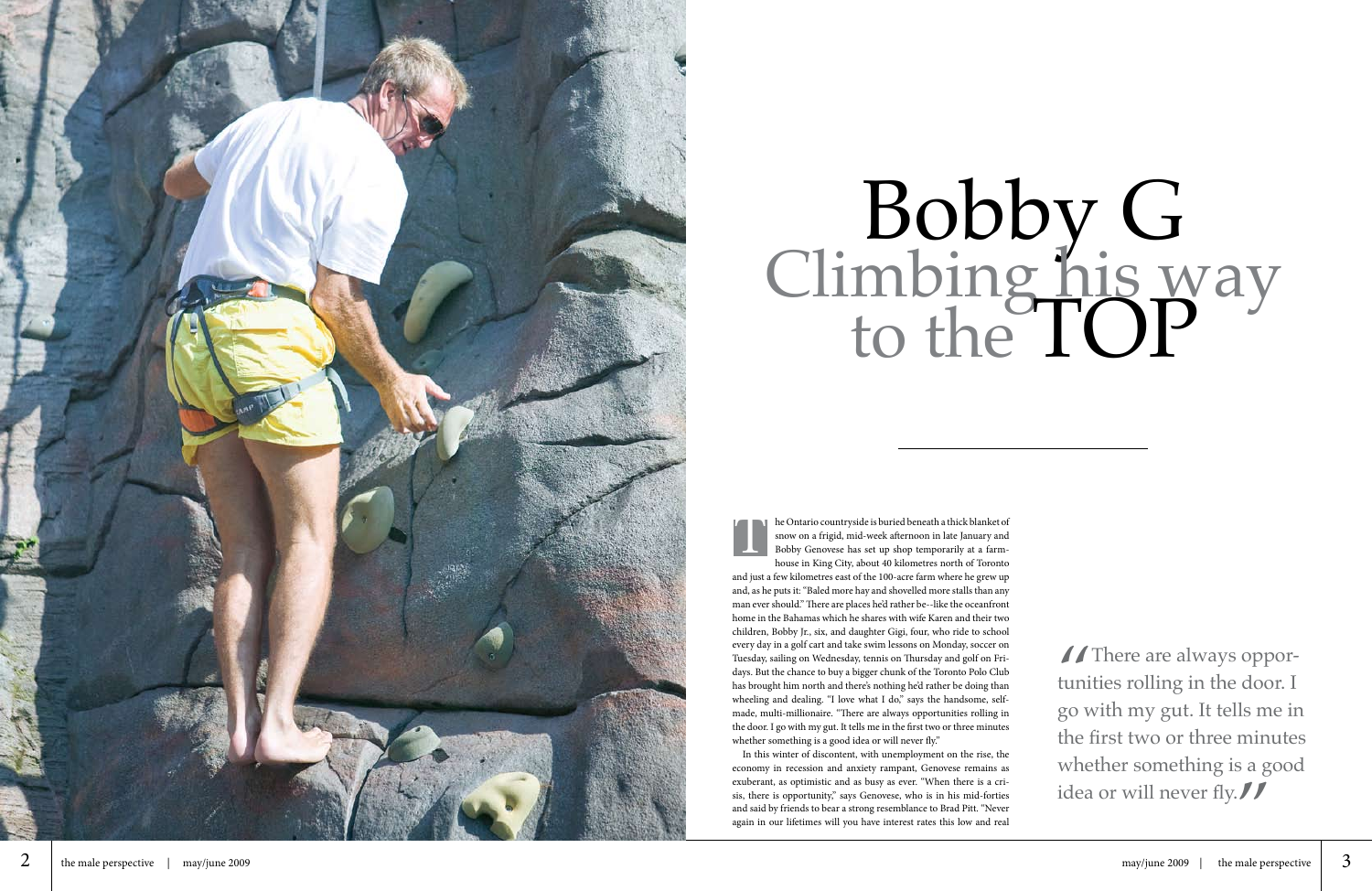estate so cheap. Fortunes are going to be made over the next two or three years. We have bought over \$40 million worth of real estate in the past seven or eight months."

Genovese may be the quintessential entrepreneur, but he does have a team behind him, a small group of six very bright individuals who form the brain trust of BG Capital Group Management, which is based in Boca Raton, Fla. They manage a portfolio of a dozen or more companies with assets well over \$200 million and, according to Genovese, annual revenues "well north of \$200 million." Anyone surveying BG Capital's diverse interests might conclude that the man behind this empire suffers from attention deficit disorder.

The company owns or controls Clearly Canadian, a Vancouverbased manufacturer of sparkling flavored water and organic foods, the Florida-based Neptune Society, a fast-growing cremation services firm, M&M Engineering, a mechanical contracting outfit in St. John's Nfld. that provides maintenance and manufacturing services to oil refineries, pulp and paper plants and offshore oil platforms among others, Tamarack North Ltd, a Muskoka-based builder of high-end, lakefront estates, The Little Schoolhouse, an early learning centre in

Nassau, The Bahamas, and the Vancouver International Polo Team, a professional polo squad.

Genovese buys a controlling interest but rarely acquires a company outright because he's not really interested in being an operator. He prefers to leave the existing management in place and allow his executives to provide oversight and marketing expertise. There are exceptions, though. BG Capital owns 100 per cent of the Neptune Society, an acquisition that may stand as his smartest move. "It's like Starbucks," he says. "We can't grow any faster than we're growing. It is probably a legacy that will be left for several generations."

ut Genovese's efforts with Clearly Canadian yielded an unexpected<br>dividend--a reality TV show called Bobby G: Adventure Capital-<br>ist. New York producer Nick Davis spent several weeks filming the dividend--a reality TV show called Bobby G: Adventure Capitalist. New York producer Nick Davis spent several weeks filming the entrepreneur in action as he and his team tried to reverse the company's sinking fortunes. Davis turned the raw footage of business meetings and number crunching into eight, half-hour episodes that aired on the Mojo TV network, a division of Philadelphia-based Comcast Corp., one of the largest providers of cable television and high-speed internet services in the U.S. The show died with the network itself, which Comcast has shut down, but Genovese was negotiating earlier this year with another reality TV producer.

In other words, Neptune could spin off enough cash for enough years to ensure that his children and their children never have to work. The company had operations in New York and California when he acquired it. Since then, Neptune has expanded to 15 states and is opening marketing offices in two to three states per year. The growth has been driven by three things: the ageing of the population, the high-cost of conventional burials and the disappearance of the family plot in a highly mobile society. "It's an amazing business," says Genovese. "We've gone from opening an office every eight weeks, to six weeks to four and now we're attempting to get it down to two."

No one can pick a winner every time and Genovese admits that Clearly Canadian is the only dark spot in this otherwise sunny picture. Launched

 $\sqrt{\frac{1}{\pi}}$  We can't grow any faster<br>than we're growing. It is probably a legacy that will be left than we're growing. It is probably a legacy that will be left for several generations.





Lorem ipsum dolor sit amet, consectetur adipiscing elit. ingilla egestas vehicula, mauris est ultricies odio, in pharetra dui pede.

in the late 1980s, the company introduced sparkling flavored waters to the bottled beverage market. Sales skyrocketed to \$200 million by 1992 and share prices hit a lofty \$20. But Coca-Cola and Pepsi quickly put out copycat versions, supermarket chains began selling their own discounted house brand and the fizzle went out of Clearly Canadian. Sales slumped to just \$20 million per year, debts piled up and the stock sagged to less than \$2 per share.

Genovese picked up a 60 per cent interest in 2005 for just \$3 million and immediately began a resuscitation effort. He has installed new management and bought two manufacturers of organic snack foods, but concedes that Clearly Canadian is not out of the woods yet. "It's the only real dog in our portfolio," he says. "They're in a tough, tough, tough business."

Bobby G: Adventure Capitalist paid plenty of attention to Genovese's opulent lifestyle and lavish recreational pursuits--and the man loves to plays almost as much as he loves making deals. He owns as many homes as Sena-



Lorem ipsum dolor sit amet, consectetur adipiscing elit. ingilla egestas vehicula, mauris est ultricies odio, in pharetra dui pede.Dolor sit amet, consectetur adip